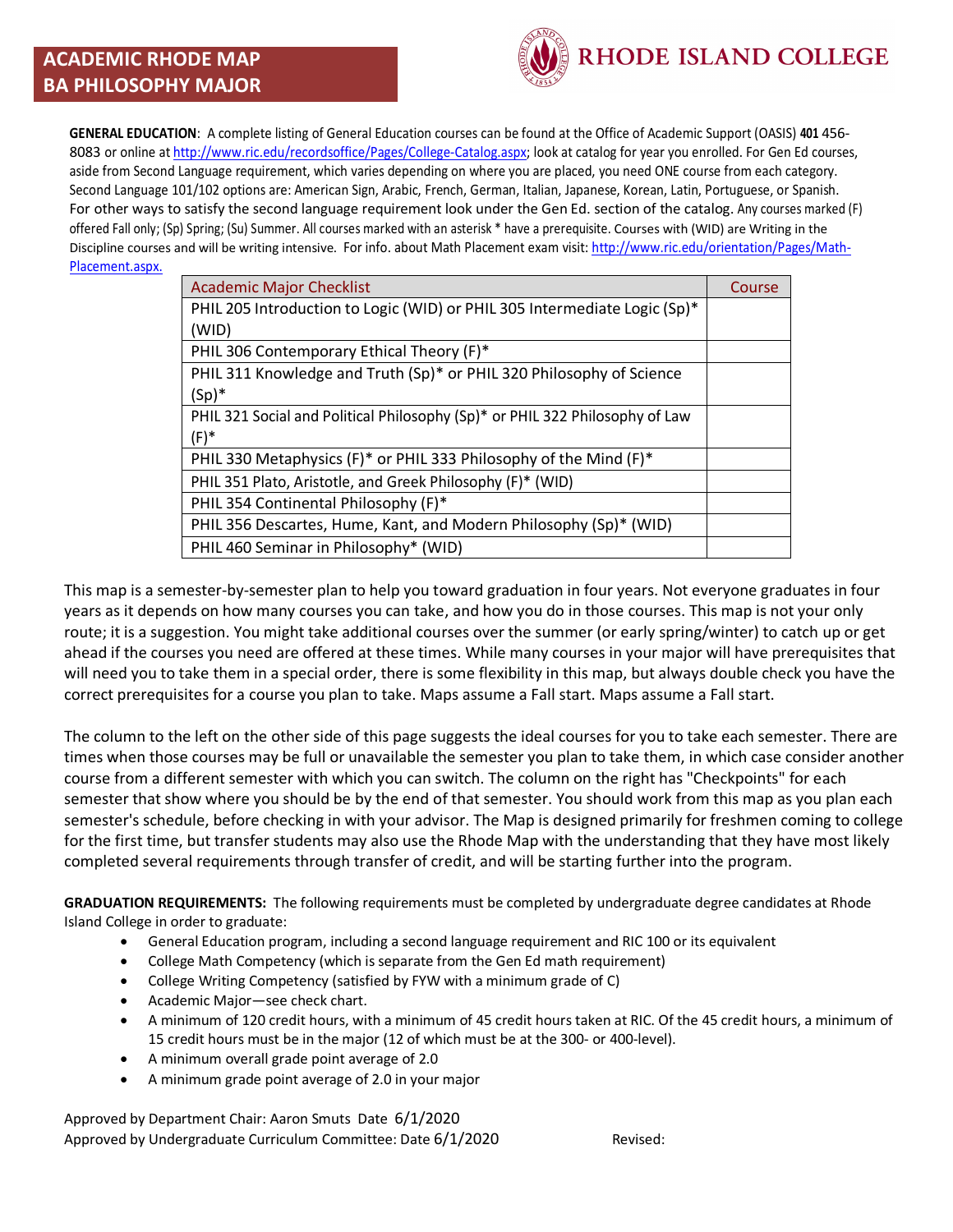

| <b>SEMESTER 1</b>                                         | <b>CR</b> | SEMESTER 1 CHECKPOINTS √                                         |
|-----------------------------------------------------------|-----------|------------------------------------------------------------------|
| First Year Writing (FYW 100) or First Year                | 4         | FYW 100P is a 6-credit option. To decide which FYW to<br>Ц       |
| Seminar (FYS 100).                                        |           | take, check the Directed Self-Placement test at                  |
|                                                           |           | www.ric.edu/firstyearwriting                                     |
| RIC 100 Introduction to RIC                               | 1         | Exempt if taking COLL 101, COLL 150, or HONR 150<br>□            |
| Gen Ed Distribution course from one of these              | 4         | Math Gen Ed. recommended (take Mathematics<br>◻                  |
| GE categories: Arts (A); History (H); Literature          |           | placement test to decide which is best for you)                  |
| (L); Math (M); Natural Sciences (NS), or Social           |           |                                                                  |
| and Behavioral Sciences (SB).                             |           |                                                                  |
| Gen Ed--Second Lang 101 (based on placement, a            | 4         | Language placement test with Dept. of Modern<br>□                |
| course higher than 101/102 may be taken). If              |           | Languages (optional)                                             |
| language requirement already satisfied, another           |           | Complete Second Lang 101 (if needed)<br>□                        |
| Gen Ed Distribution course.                               |           |                                                                  |
| Another Gen Ed. distribution, or PHIL 200/201             | $3 - 4$   |                                                                  |
| Introduction to Philosophy/Eastern Philosophy as elective |           |                                                                  |
|                                                           |           | Aim for 16 earned credits (While 12 is fulltime, 16 credits<br>□ |
|                                                           |           | are preferred to stay on track to graduate in 4 years)           |
|                                                           |           | Math competency completed<br>□                                   |
| Requirements and GPA                                      |           | Minimum 2.0 GPA<br>H                                             |
| # CREDITS EARNED                                          | $16 - 17$ | Make appointment with advisor to discuss your<br>□               |
|                                                           |           | schedule for next semester in Sept.                              |

| <b>SEMESTER 2</b>                                       | CR. | SEMESTER 2 CHECKPOINTS √                                         |
|---------------------------------------------------------|-----|------------------------------------------------------------------|
| FYW 100 or FYS 100                                      | 4   | Complete FYS and FYW, for FYW, grade C or better<br>□            |
| Gen Ed Distribution course from one of these GE         | 4   | Complete Gen Ed Math<br>□                                        |
| categories: Arts (A); Literature (L); Math (M); Natural |     | Note: For Gen Ed, only one course per category<br>□              |
| Sciences (NS); or Social and Behavioral (SB).           |     | Consider PHIL 230 Aesthetics for Gen Ed Arts (A)<br>□            |
| PHIL 205 Introduction to Logic (WID) or PHIL            | 4   | Preregs. for PHIL 305 are any 100/200 level PHIL course and<br>□ |
| 305 Intermediate Logic (Sp)* (WID)                      |     | 30 credits                                                       |
| Gen Ed--Second Lang 102* (if needed), or other          | 4   | Complete Second Lang 102* (if needed)<br>□                       |
| Gen Ed Distribution course                              |     |                                                                  |
|                                                         |     | Aim for minimum of 32 earned credits                             |
| Requirements and GPA                                    |     | Minimum 2.0 GPA                                                  |
| # CREDITS EARNED                                        | 16  | Make appointment with advisor to discuss your<br>□               |
|                                                         |     | schedule for next semester in Feb.                               |

| <b>SEMESTER 3</b>                                          | CR.       | SEMESTER 3 CHECKPOINTS V                                             |
|------------------------------------------------------------|-----------|----------------------------------------------------------------------|
| PHIL 306 Contemporary Ethical Theory (F)*                  | 3         | Prereqs. any 100/200 level PHIL course and 30 credits<br>□           |
| PHIL 351 Plato, Aristotle, and Greek Philosophy            | 4         | Prereqs. any 100/200 level PHIL course and 30 credits<br>□           |
| $(F)$ <sup>*</sup> (WID)                                   |           |                                                                      |
| Gen Ed course, elective, or possible second major or minor | $3 - 4$   |                                                                      |
| Gen Ed course, elective, or possible second major or minor | $3 - 4$   | Complete Gen Ed Natural Science (NS)<br>□                            |
|                                                            |           | Aim for minimum of 46 earned credits,<br>п                           |
| Requirements and GPA                                       |           | Minimum of 2.0 GPA                                                   |
| # CREDITS EARNED                                           | $13 - 15$ | Make appointment with advisor to discuss your schedule for next<br>□ |
|                                                            |           | semester in Sept. and discuss second major or possible minor         |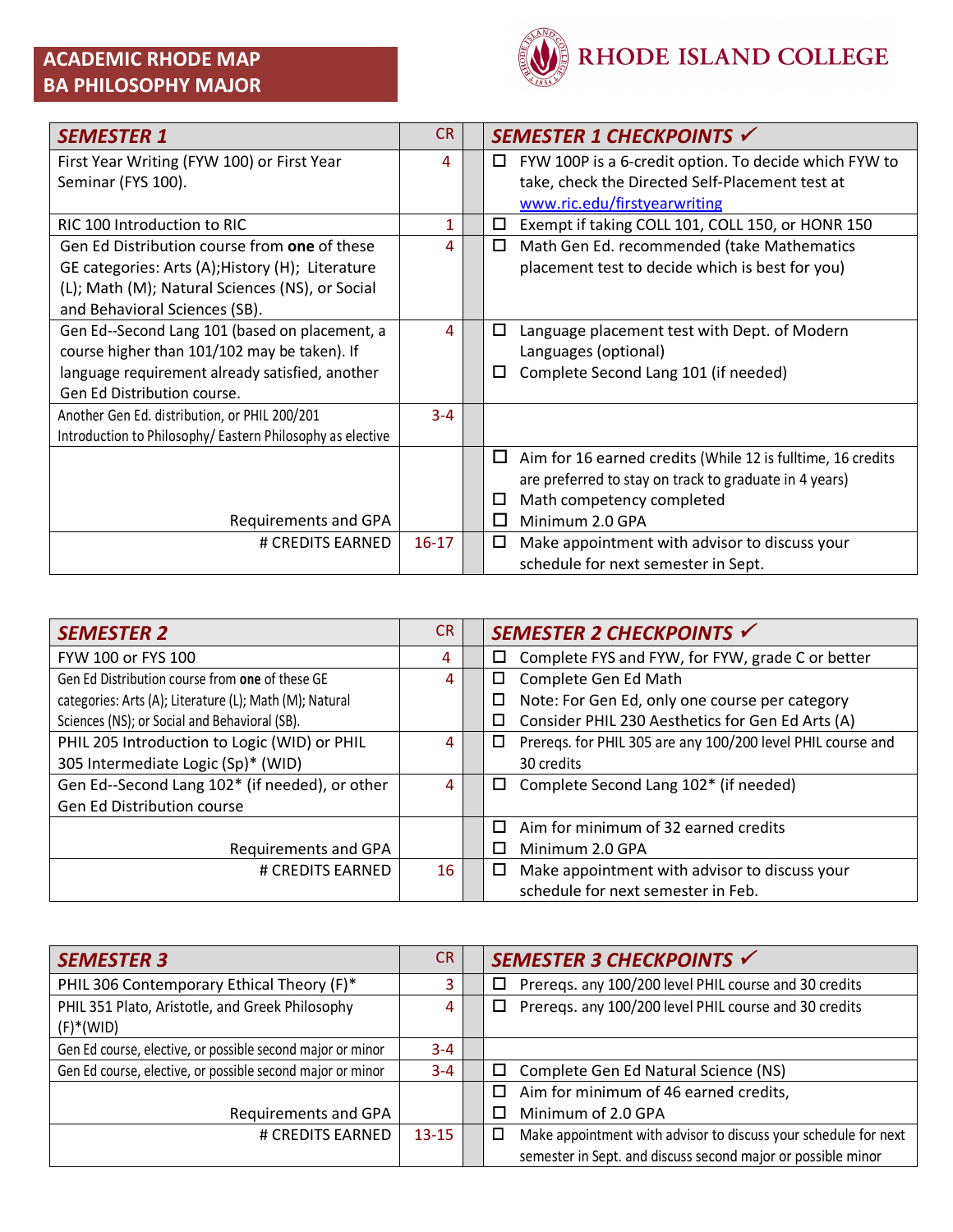## **ACADEMIC RHODE MAP BA PHILOSOPHY MAJOR**



| <b>SEMESTER 4</b>                                          | <b>CR</b> | SEMESTER 4 CHECKPOINTS √                                    |
|------------------------------------------------------------|-----------|-------------------------------------------------------------|
| Choose Connections course (Gen Ed-C)*                      | 4         | Prereqs are 45 completed credits and FYW and FYS<br>□       |
|                                                            |           | Consider one of the PHIL connections courses, but this<br>□ |
|                                                            |           | cannot be counted toward the major                          |
| PHIL 356 Descartes, Hume, Kant, and Modern                 | 4         | Preregs. any 100/200 level PHIL course and 30 credits<br>□  |
| Philosophy (Sp)*(WID)                                      |           |                                                             |
| Gen Ed course, elective, or possible second major or minor | $3 - 4$   | □<br>Preregs. vary-see catalog                              |
| Elective or course in another major or minor               | $3 - 4$   |                                                             |
|                                                            |           | Aim for minimum of 62 earned credits<br>п                   |
|                                                            |           | Minimum of 2.0 GPA<br>П                                     |
| Requirements and GPA                                       |           | Minimum GPA of 2.0 in major<br>$\Box$                       |
| # CREDITS EARNED                                           | $14 - 16$ | Make appointment with advisor to discuss your<br>□          |
|                                                            |           | schedule for next semester in Feb.                          |

| <b>SEMESTER 5</b>                              | <b>CR</b> | SEMESTER 5 CHECKPOINTS √                                   |
|------------------------------------------------|-----------|------------------------------------------------------------|
| Choose 1 Advanced Quantitative/Scientific      | 4         | Preregs are Gen Ed-NS and/or Gen Ed-M<br>□                 |
| Reasoning (Gen Ed-AQSR)*                       |           | Consider PHIL 220 Logic and Probability<br>$\Box$          |
| PHIL 330 Metaphysics (F)* or PHIL 333          | 3         | Prereqs. any 100/200 level PHIL course and 30 credits<br>□ |
| Philosophy of the Mind (F)*                    |           |                                                            |
| PHIL 354 Continental Philosophy (F)*           | 4         | Prereqs. any 100/200 level PHIL course and 30 credits<br>□ |
| Elective or course in another major or a minor | $3 - 4$   |                                                            |
|                                                |           | Aim for minimum of 78 earned credits<br>П                  |
|                                                |           | Minimum of 2.0 GPA<br>П                                    |
| Requirements and GPA                           |           | Minimum GPA of 2.0 in major<br>□                           |
| # CREDITS EARNED                               | $14 - 15$ | Make appointment with advisor to discuss your<br>□         |
|                                                |           | schedule for next semester in Sept.                        |

| <b>SEMESTER 6</b>                                 | CR.       | SEMESTER 6 CHECKPOINTS √                                    |
|---------------------------------------------------|-----------|-------------------------------------------------------------|
| PHIL 311 Knowledge and Truth (Sp)* or PHIL        | 3.        | Preregs. any 100/200 level PHIL course and 30 credits<br>□. |
| 320 Philosophy of Science (Sp)*                   |           |                                                             |
| PHIL 321 Social and Political Philosophy (Sp)* or | $3 - 4$   | Preregs. any 100/200 level PHIL course and 30 credits<br>□  |
| elective or course in another major or minor      |           | Need either PHIL 321 or PHIL 322<br>П                       |
| Elective or course in another major or minor      | $3 - 4$   |                                                             |
| Elective or course in another major or minor      | $3 - 4$   | If pursuing minor or second major make sure you have        |
|                                                   |           | registered for this with the relevant department prior to   |
|                                                   |           | audit                                                       |
|                                                   |           | Aim for minimum of 92 earned credits<br>П                   |
|                                                   |           | Minimum of 2.0 GPA<br>□                                     |
|                                                   |           | □<br>Minimum GPA of 2.0 in major                            |
| Requirements and GPA                              |           | Apply for degree audit online through MyRIC<br>□            |
| # CREDITS EARNED                                  | $12 - 15$ | $\Box$<br>Make appointment with advisor to discuss your     |
|                                                   |           | schedule for next semester in Feb.                          |